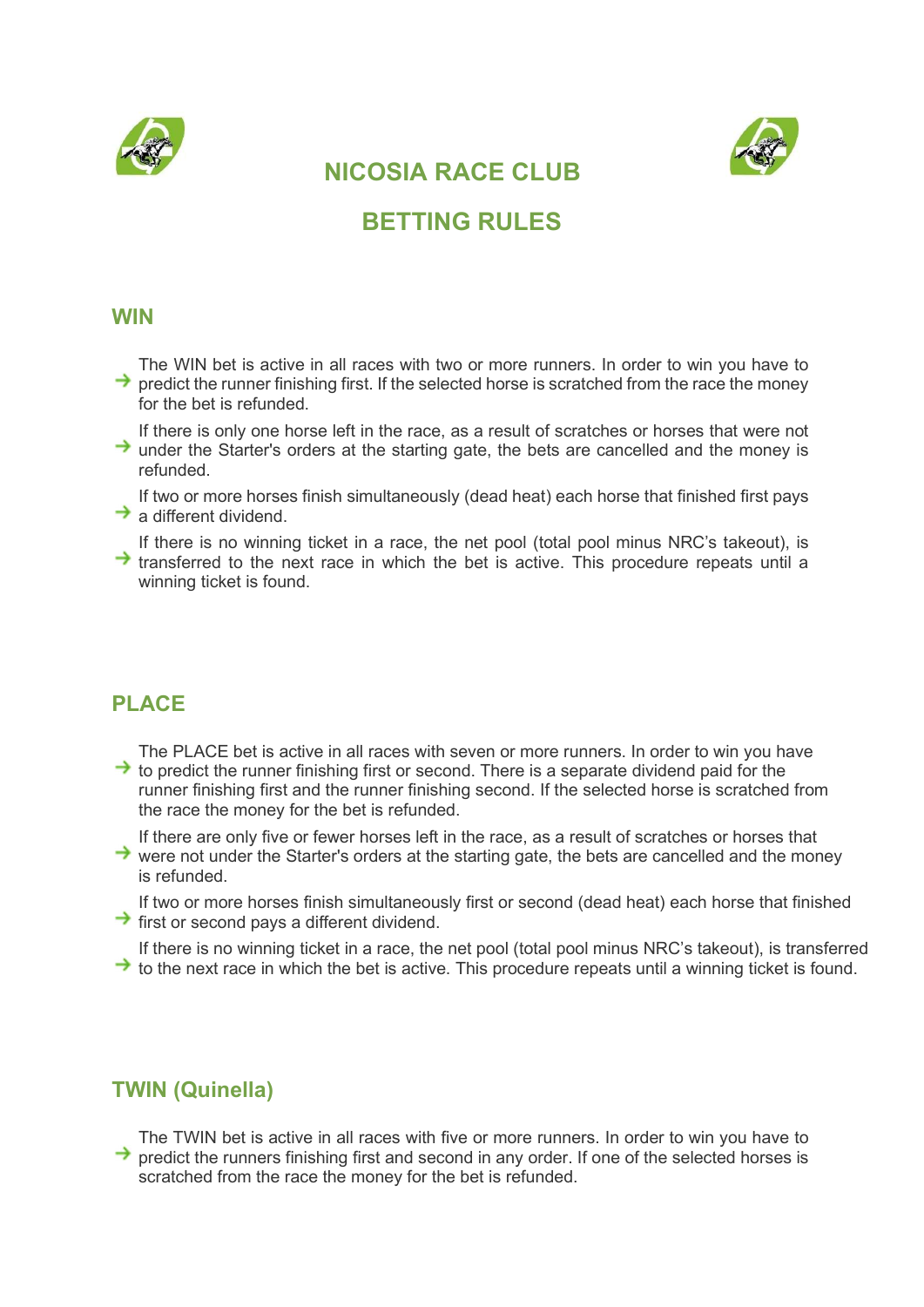If there are only two or fewer horses left in the race, as a result of scratches or horses that

- $\rightarrow$  were not under the Starter's orders at the starting gate, the bets are cancelled and the money is refunded.
- If two or more horses finish simultaneously first or second (dead heat) each combination  $\rightarrow$  of horses finishing first and second or second and first pays a different dividend.
- If there is no winning ticket in a race, the net pool (total pool minus NRC's takeout), is  $\rightarrow$  transferred to the next race in which the bet is active. This procedure repeats until a winning ticket is found.

### FORECAST (Exacta)

The FORECAST bet is active in all races with three or more runners. In order to win you  $\rightarrow$  have to predict the runners finishing first and second in exact order. If one of the selected horses is scratched from the race the money for the bet is refunded.

- If there are only two or fewer horses left in the race, as a result of scratches or horses that  $\rightarrow$  were not under the Starter's orders at the starting gate, the bets are cancelled and the money is refunded.
- If two or more horses finish simultaneously first or second (dead heat) each combination  $\rightarrow$  of horses that finished first and second in the exact order pays a different dividend.
- If there is no winning ticket in a race, the net pool (total pool minus NRC's takeout), is  $\rightarrow$  transferred to the next race in which the bet is active. This procedure repeats until a winning ticket is found.

### DOUBLE TOTE

- The DOUBLE bet includes two consecutive races. In order to win you have to predict the  $\rightarrow$  runner finishing first in each of the two races (legs) of the bet. The bet is active before the start of the first race (leg) of the bet.
	- The bet is active in all races with two or more runners.
- $\rightarrow$
- If the selected horse for the first leg is scratched from the race the money for the bet is  $\rightarrow$  refunded. If the selected horse for the second leg is scratched before the final results (dividends) of the first race (leg), the bet is also refunded. If however, the selected horse for the second race (leg)is scratched after the final results (dividends) of the first race (leg) then the winners of the first (leg) are paid a special dividend.

If the second race (leg) is cancelled after the final results (dividends) of the first race (leg)  $\rightarrow$  then the winners of the first race (leg)are paid a special dividend.

If there is only one horse left in a race, as a result of scratches or horses that were not → under the Starter's orders at the starting gate, the bets of the first leg (race) are cancelled and the money is refunded.

If two or more horses finish simultaneously (dead heat) each horse that finished first pays  $\rightarrow$  a different dividend.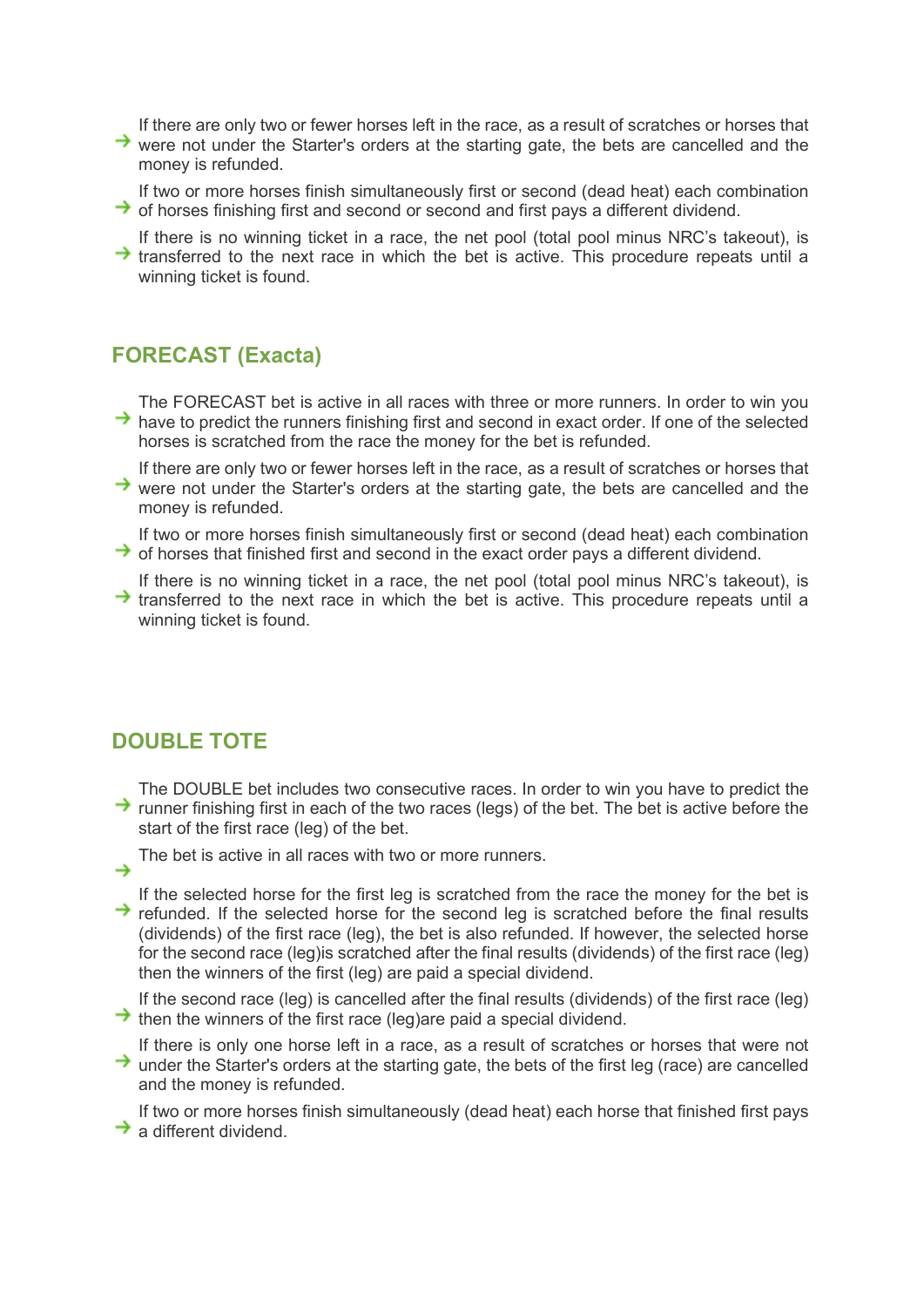If there is no winning ticket in a race, the net pool (total pool minus NRC's takeout), is  $\rightarrow$  transferred to the next race in which the bet is active. This procedure repeats until a winning ticket is found.

#### **TRIO**

The TRIO bet is active in all races with five or more runners. In order to win you have to  $\rightarrow$  predict the runners finishing first, second and third in exact order. If one or more of the selected horses is scratched from the race the money for the bet is refunded.

- If there are only four or fewer horses left in the race, as a result of scratches or horses that  $\rightarrow$  were not under the Starter's orders at the starting gate, the bets are cancelled and the money is refunded.
- If two or more horses finish simultaneously first, second or third (dead heat) each winning  $\rightarrow$  combination pays a different dividend.
- If there is no winning ticket in a race, the net pool (total pool minus NRC's takeout), is  $\rightarrow$  transferred to the next race in which the bet is active. This procedure repeats until a winning ticket is found.

#### **TETRACAST**

- The TETRACAST bet is active in races with five or more runners. In order to win you have  $\rightarrow$  to predict the runners finishing first, second, third and fourth in exact order. If one or more of the selected horses is scratched from the race the money for the bet is refunded.
- If there are only four or fewer horses left in the race, as a result of scratches or horses that  $\rightarrow$  were not under the Starter's orders at the starting gate, the bets are cancelled and the money is refunded.
- If two or more horses finish simultaneously first, second, third or fourth (dead heat) each  $\rightarrow$  winning combination pays a different dividend.
- If there is no winning ticket in a race, the net pool (total pool minus NRC's takeout), is  $\rightarrow$  transferred to the next race in which the bet is active. This procedure repeats until a winning ticket is found.

#### OMNI

The bet is active in all races with six or more runners.

In order to win you have to predict two runners finishing in the first three positions in any  $\rightarrow$  order.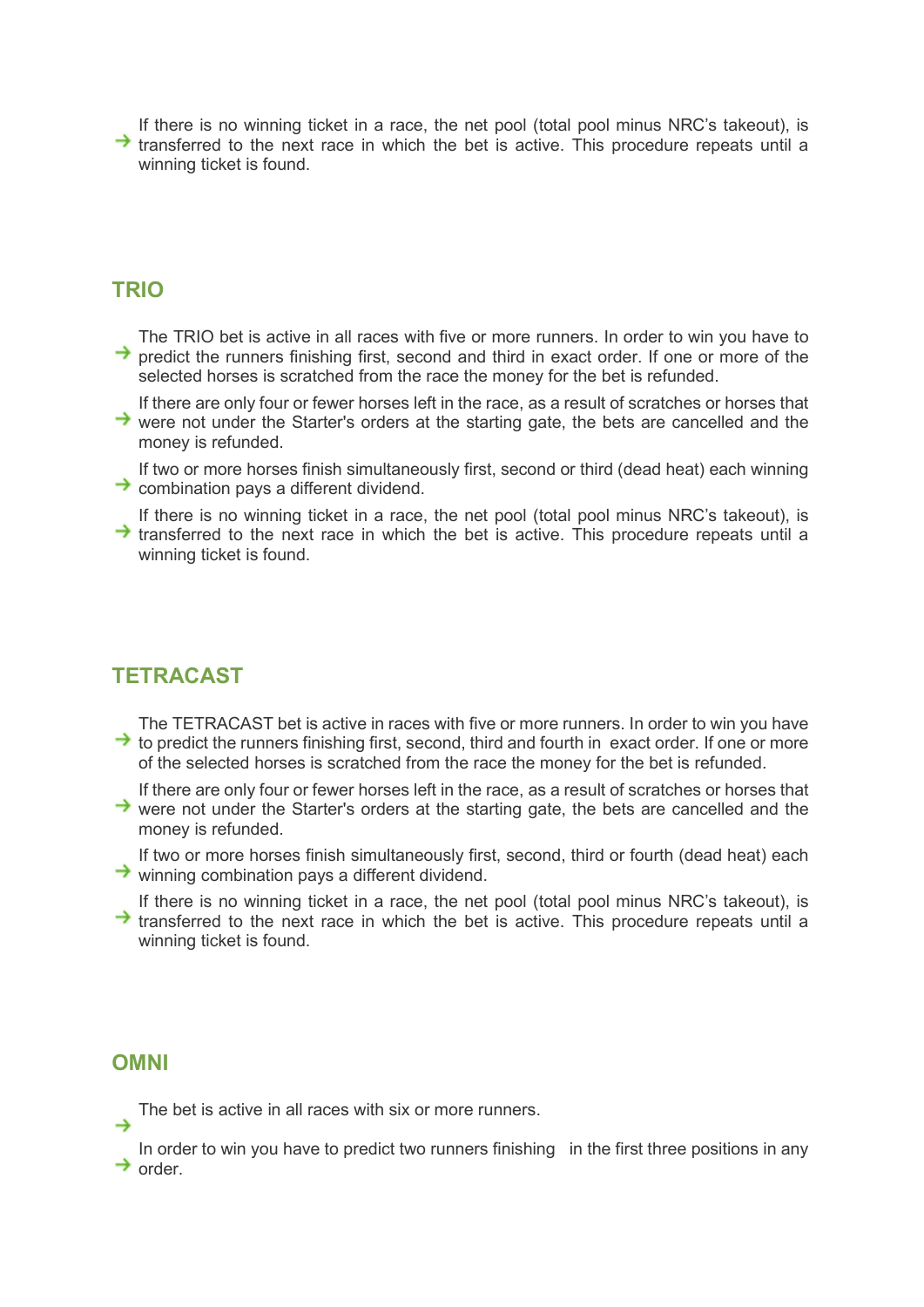A separate dividend is paid for each winning combination (1st & 2nd, 1st & 3rd, 2nd &  $\rightarrow$  3rd). In case of dead heat for the third position a separate dividend for all five winning combinations is paid. The combination of the two horses finished third is not considered as a winning combination.

- If the selected horse(s) is/are scratched from the race, the money for the bet is refunded.  $\rightarrow$  If there are only five or fewer horses left in the race, as a result of scratches or horses that were not under the Starter's orders at the starting gate, the bets are cancelled and the money is refunded.
- If there is no winning ticket in a race, the net pool (total pool minus NRC's takeout), is  $\rightarrow$  transferred to the next race in which the bet is active. This procedure repeats until a winning ticket is found.

## DOUBLE FORECAST

- The DOUBLE FORECAST bet includes two consecutive races. In order to win you have  $\rightarrow$  to predict the runner finishing first and second in exact order in each of the two races (legs) of the bet. The bet is active before the start of the first race (leg) of the bet.
- The bet is active in all races with three or more runners.  $\rightarrow$
- - If anyone of the selected horses for the first leg is scratched from the race the money for
- $\rightarrow$  the bet is refunded. If anyone of the selected horses for the second leg is scratched before the final results (dividends) of the first race (leg)the bet is also refunded. If however, anyone of the selected horses for the second race (leg)is scratched after the final results (dividends) of the first race (leg)then the winners of the first (leg) are paid a special dividend.
- If the second race (leg)is cancelled after the final results (dividends) of the first race  $\rightarrow$  (leg)then the winners of the first race (leg)are paid a special dividend.
- If there are two or less horses left in a race as a result of scratches or horses that were  $\rightarrow$  not under the Starter's orders at the starting gate or if there is a no race condition, the bets of the first leg (race) are cancelled and the money is refunded. In the case of a no race condition, the winners of the first race (leg)are paid a special divident.
- If two or more horses finish simultaneously (dead heat) for the first or second position,  $\rightarrow$  each combination pays a different dividend.
- If there is no winning ticket in a race, the net pool (total pool minus NRC's takeout), is  $\rightarrow$  transferred to the next race in which the bet is active. This procedure repeats until a winning ticket is found.

### PICK 4

The PICK 4 bet includes the last four races of each Performance.

In order to win you have to predict the runner finishing first in each of the four races of  $\rightarrow$  the bet.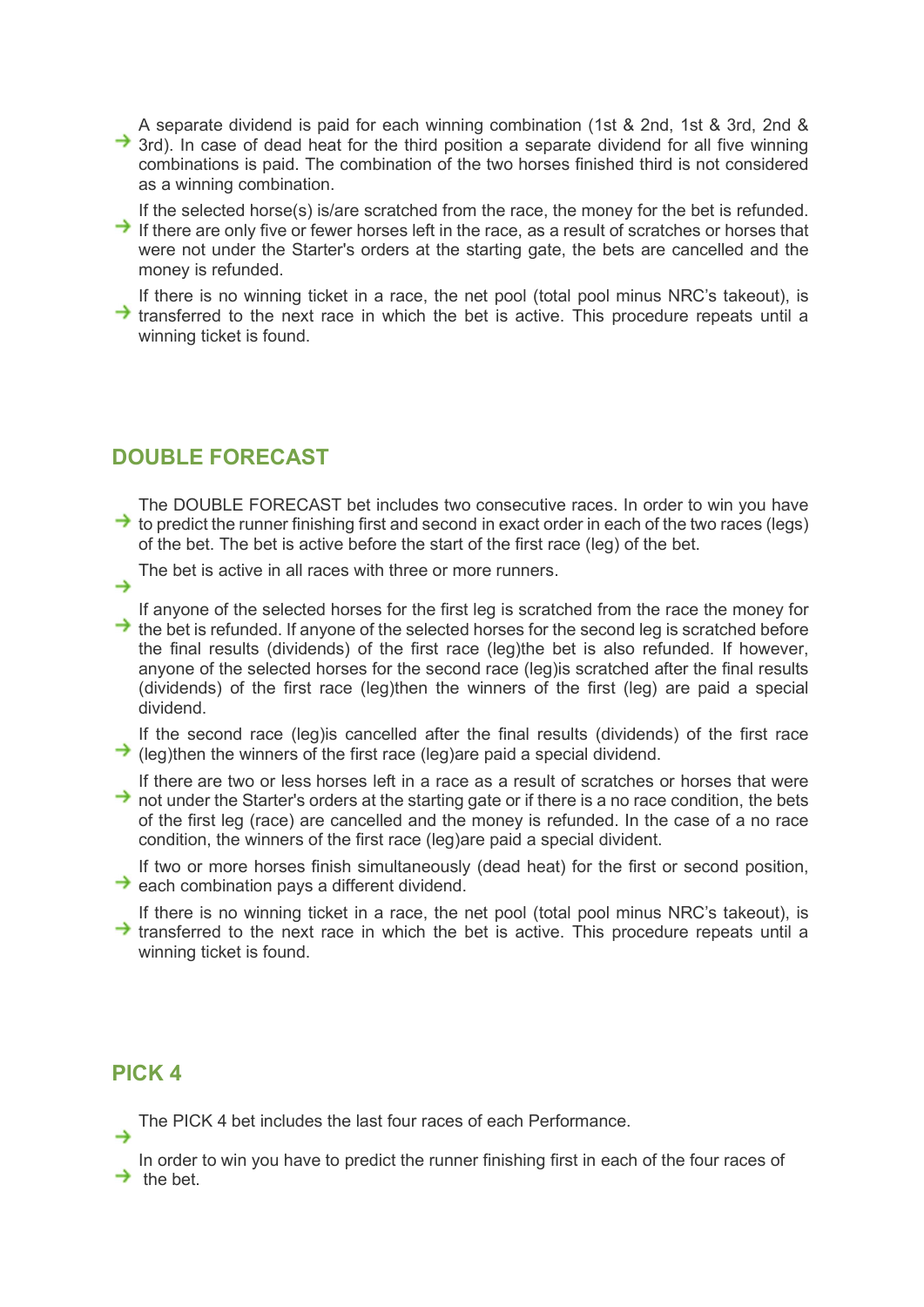If a race is cancelled all its runners will be considered winners as far as PICK 4 is

- $\rightarrow$  concerned.
	- If two or more races are cancelled, the bet is cancelled and the money is refunded.
- If in any race one or more horses are scratched (including the case at which only one runner  $\rightarrow$  remains-WALKOVER) then this/these horses will be replaced as far as PICK 4 is concerned by the favourite horse of the WIN bet for that race. In the event that two or more horses have the same WIN dividend then the horse with the smaller serial number in the official race card of the Club will be chosen.
- If two or more horses finish simultaneously (dead heat) each horse that finished first will be a  $\rightarrow$  winner.
	- The minimum distributable amount to the winners will not be less than 5000 Euro.
- If there is no winning ticket in a Performance, the total pool after the deduction of the net pool (total  $\rightarrow$  pool minus NRC's takeout), is transferred to the next Performance in which the bet is active. This procedure repeats until a winning ticket is found.

## PICK 6

The PICK 6 bet includes the last races of each Performance.

In order to win you have to predict the runner finishing first in each of the six races of the  $\rightarrow$  bet.

- If one or two races are cancelled their runners will be considered winners as far as
- $\rightarrow$  PICK 6 is concerned.
- If three or more races are cancelled, the bet is cancelled and the money is refunded.  $\rightarrow$
- If in any race one or more horses are scratched (including the case at which only one  $\rightarrow$  runner remains-WALKOVER) then this/these horses will be replaced as far as PICK 6 is concerned by the favourite horse of the WIN bet for that race. In the event that two or more horses have the same WIN dividend then the horse with the smaller serial number in the official race card of the Club will be chosen.

If two or more horses finish simultaneously (dead heat) each horse that finished first will  $\rightarrow$  be a winner.

- The minimum distributable amount to the winners will not be less than 5000 Euro. In the  $\rightarrow$  case that there is a carryover from the previous meeting, the minimum distributable amount is set to the carryover plus 5000 Euro.
- If there is no winning ticket in a Performance, the net pool (total pool minus NRC's  $\rightarrow$  takeout), is transferred to the next Performance in which the bet is active. This procedure repeats until a winning ticket is found.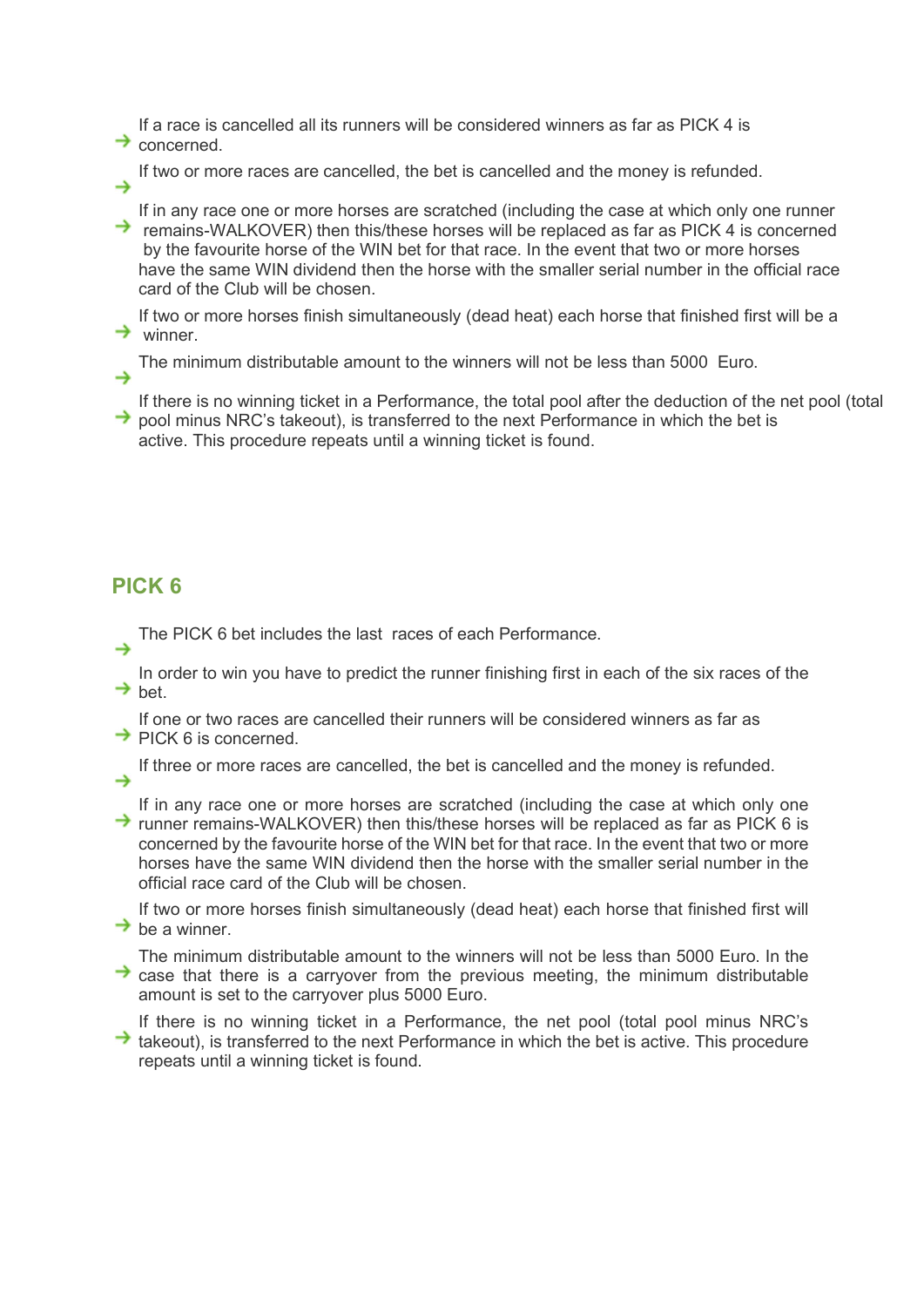## PICK 8

The bet is active in the first race of each race meeting with eight races and includes races  $\rightarrow$  1 to 8

In order to win you have to predict the runner finishing first in each of the eight races of  $\rightarrow$  the bet

If one, two, or three races are cancelled, all their runners will be considered winners as far  $\rightarrow$  as PICK 8 is concerned

If four or more races are cancelled, the bet is cancelled and the money is refunded →

If in any race one or more horses are scratched (including the case at which only one  $\rightarrow$  runner remains-WALKOVER) then this/these horses will be replaced as far as PICK 8 is concerned by the favourite horse of the WIN bet for that race. In the event that two or more horses have the same WIN dividend then the horse with the smaller serial number in the official race card of the Club will be chosen

If two or more horses finish simultaneously (dead heat) each horse that finished first will  $\rightarrow$  be a winner

The guaranteed distributable amount to the winners will not be less than 20.000 Euro. In  $\rightarrow$  the case that there is a Jackpot 9 of a Pick 8 carryover from the previous race meeting, the minimum distributable amount for Jackpot 9 is set to that carryover plus 20.000 Euro

If there is no winning ticket in a Performance, the net pool (total pool minus NRC's takeout)  $\rightarrow$  is transferred to the next Performance to either Pick 8 (race meeting with 8 races) or to Jackpot 9 (race meeting with 9 races). This procedure repeats until a winning ticket is found

## JACKPOT 9

The bet is active in the first race of each race meeting with nine races and includes races  $\rightarrow$  1 to 9

In order to win you have to predict the runner finishing first in each of the nine races of the  $\rightarrow$  het

If one, two, or three races are cancelled, all their runners will be considered winners as far  $\rightarrow$  as JACKPOT 9 is concerned

If four or more races are cancelled, the bet is cancelled and the money is refunded  $\rightarrow$ 

If in any race one or more horses are scratched (including the case at which only one  $\rightarrow$  runner remains-WALKOVER) then this/these horses will be replaced as far as JACKPOT 9 is concerned by the favourite horse of the WIN bet for that race. In the event that two or more horses have the same WIN dividend then the horse with the smaller serial number in the official race card of the Club will be chosen

If two or more horses finish simultaneously (dead heat) each horse that finished first will  $\rightarrow$  be a winner

The guaranteed distributable amount to the winners will not be less than 20.000 Euro. In  $\rightarrow$  the case that there is a Jackpot 9 of a Pick 8 carryover from the previous race meeting. the minimum distributable amount for Jackpot 9 is set to that carryover plus 20.000 Euro